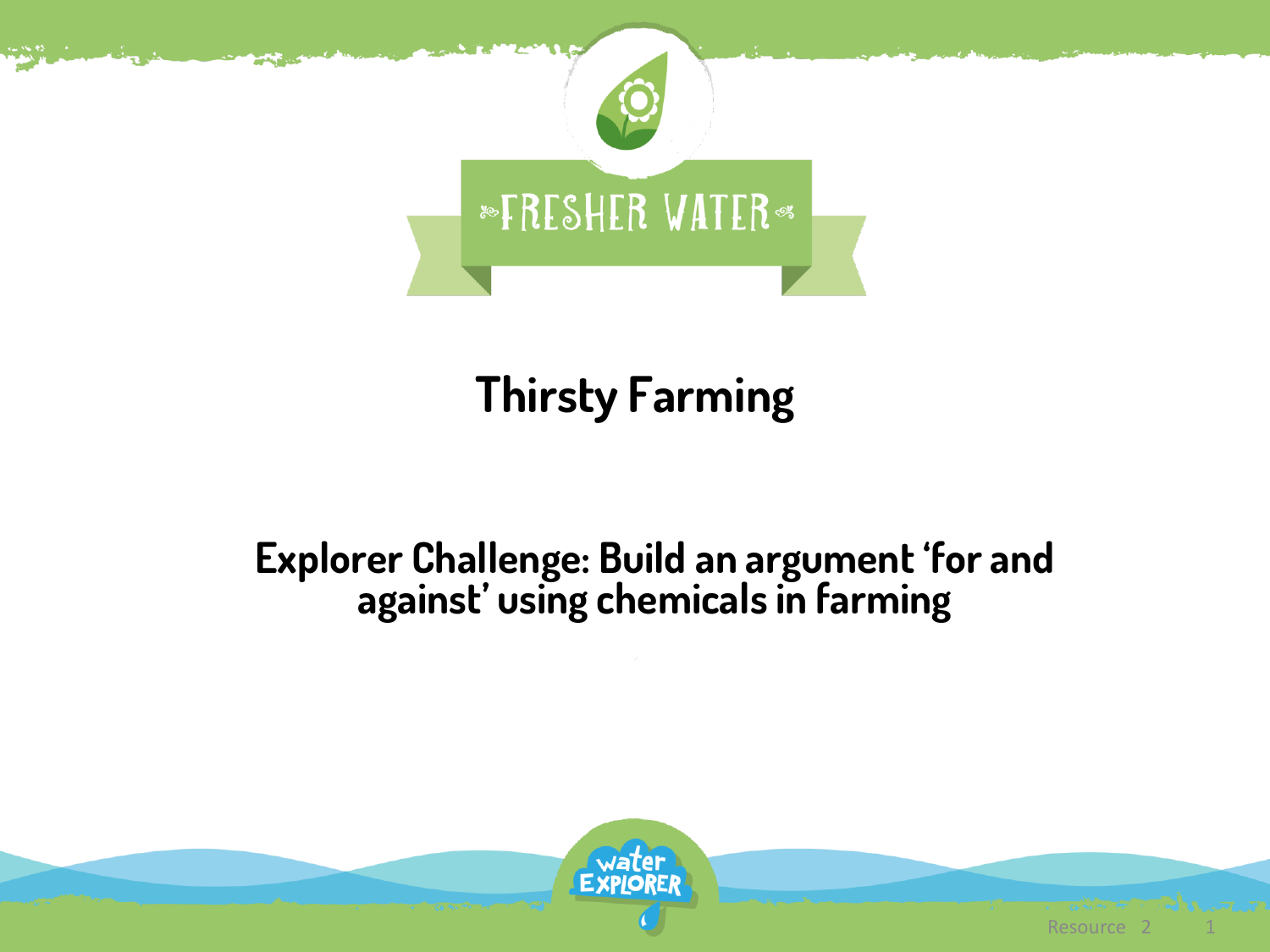## **Chemicals used in Agriculture**

**Pesticides-** include all materials that are used to prevent, destroy or reduce pest organisms.

Examples include:

- **Insecticides**  controls harmful insects pests that damage crops
- **Repellents** repel mammals and birds that damage crops
- **Fungicides** controls diseases that damage field crops
- **Herbicides** controls weeds
- **Rodenticides**  controls rats and other rodents
- **Plant growth** -regulators- promote or slow down the growth of field crops

**Fertilisers**- contain minerals to improve soil quality and help crops to grow.

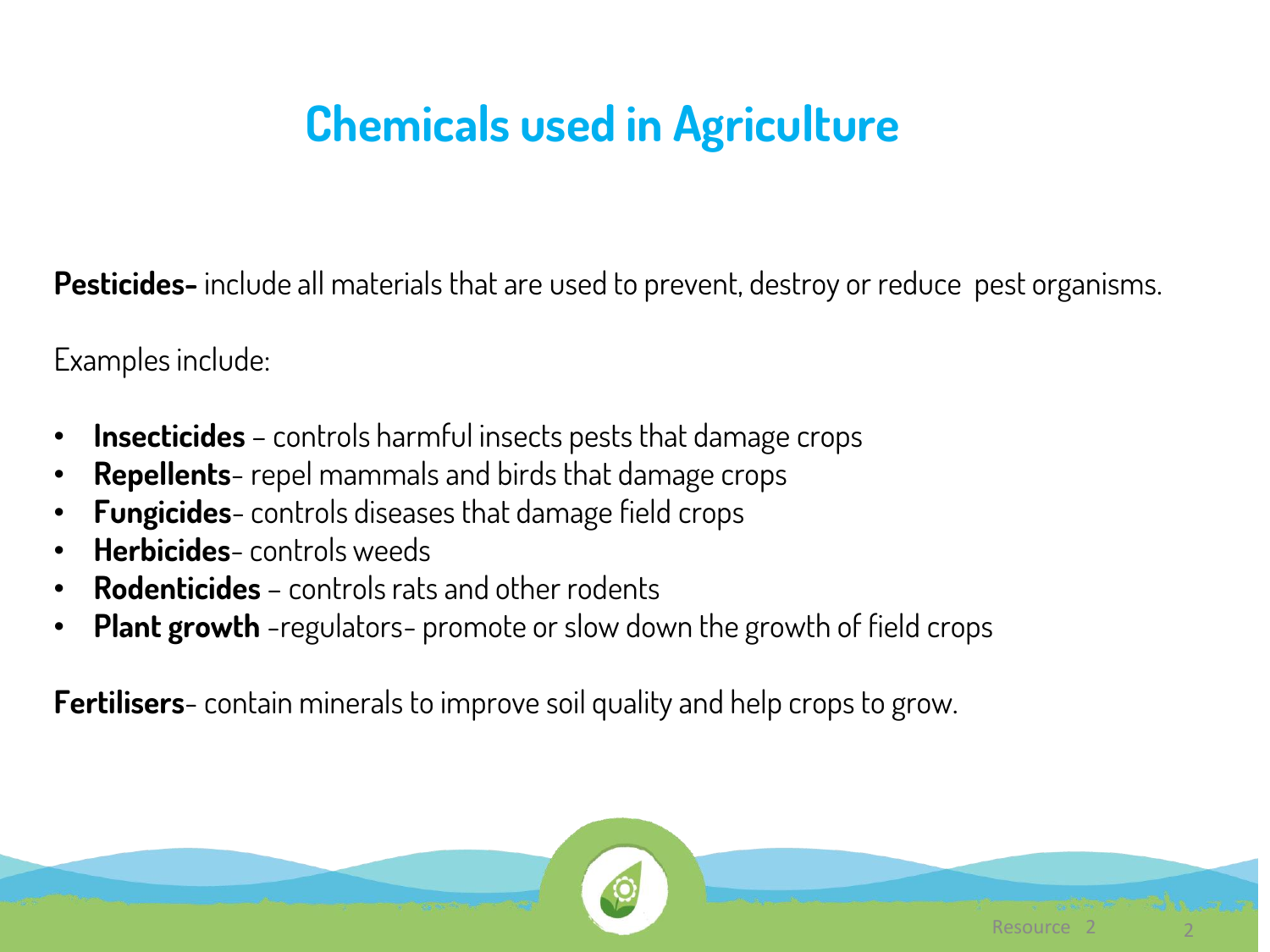## **Key Questions**

- ◆ What are the effects of using these chemicals on the land, wildlife and humans?
- ◆ What is the effect on the food produced?
- ◆ Why are chemicals used in this way?
- ◆ What are the benefits to the economy and trade?



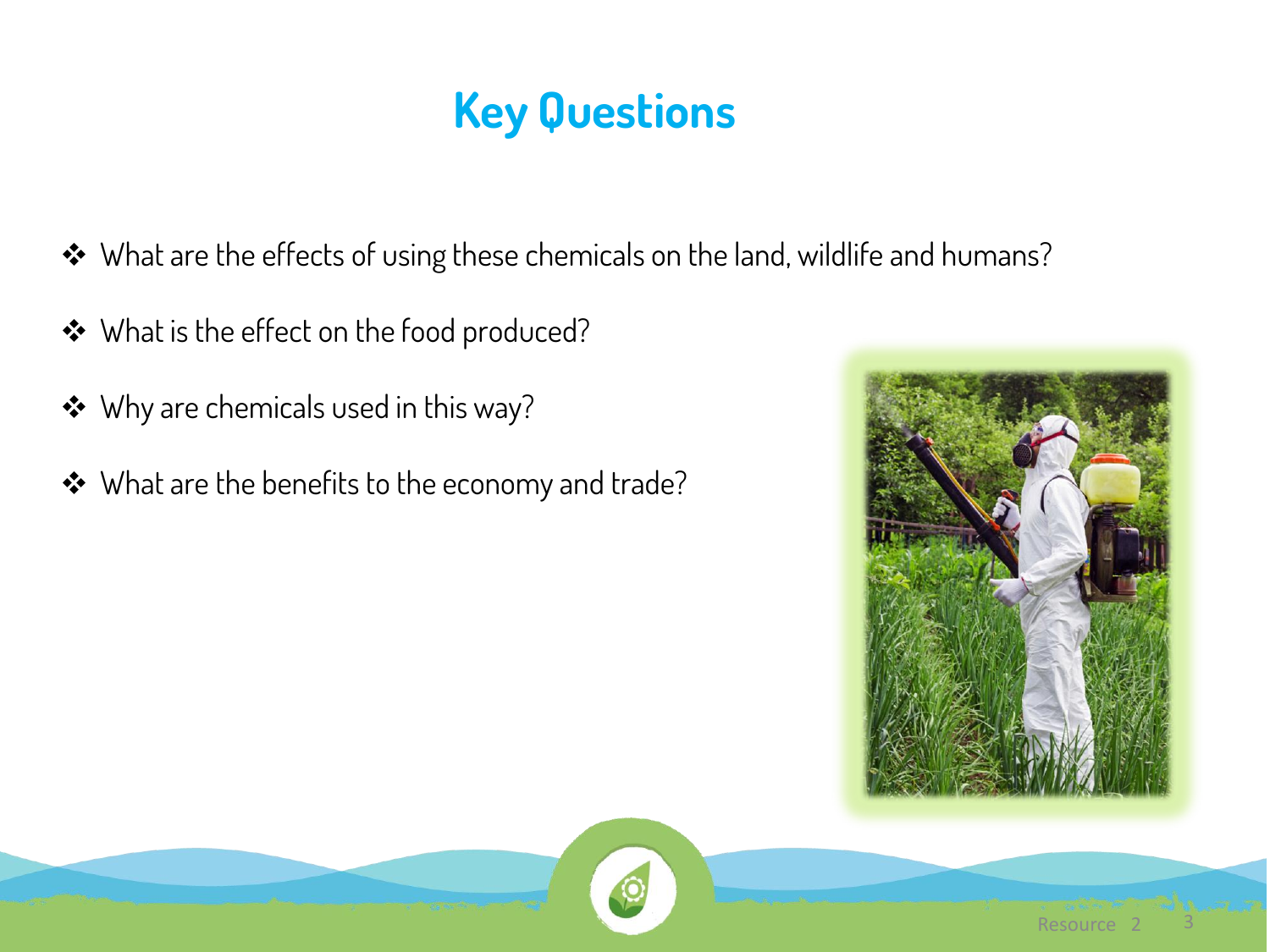#### **Are you 'For or Against' using chemicals and pesticides in agriculture?**



Use some drama techniques to help you explore how you feel, and use resource 3 and resource 4 to help you.

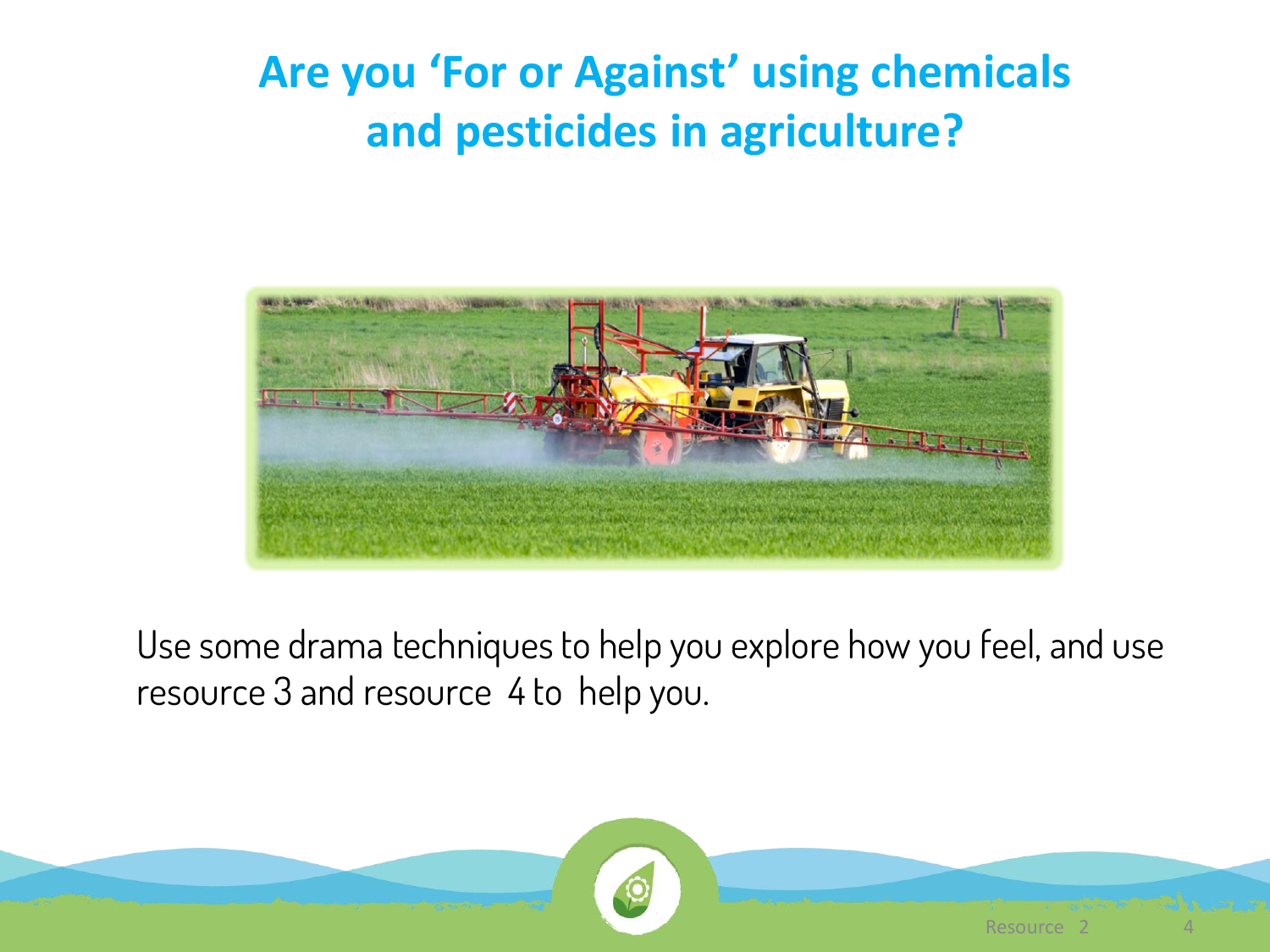

Resource



**Count** how many people saw the display.



**Count** how many people interacted with the display e.g. by putting a post-it on it.

Don't forget to **write** a blog and **upload** a photo of your display